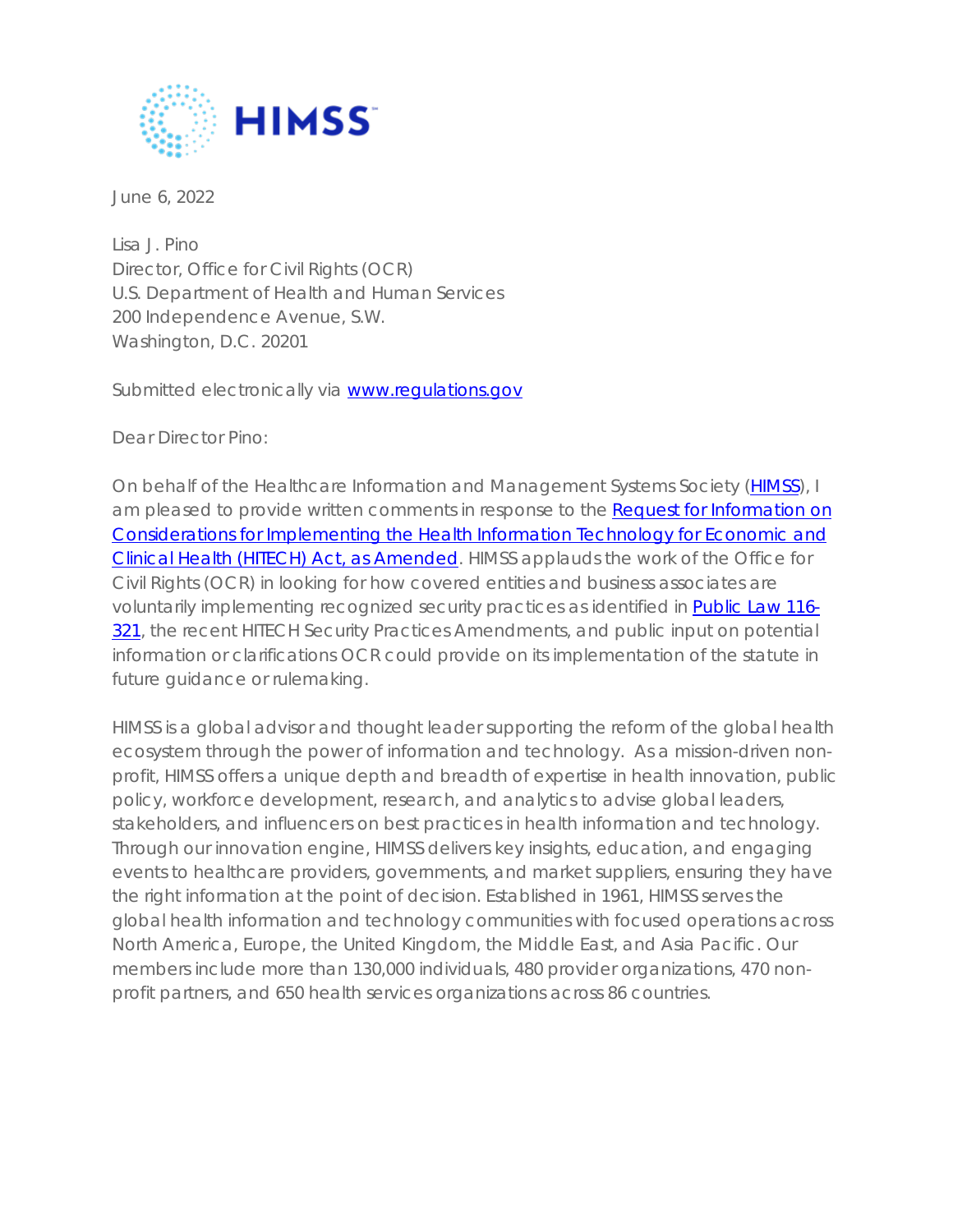#### **Applicability of the New Law**

In our recently updated [Public Policy Principles,](https://www.himss.org/resources/himss-public-policy-principles-0#:%7E:text=HIMSS%20developed%20Public%20Policy%20Principles,the%20needs%20of%20their%20populace.) HIMSS notes the importance of a unified approach to healthy cybersecurity and information privacy practices emphasized in the HITECH Security Practices Amendments in Public Law 116-321. Under the law, the U.S. Department of Health & Human Services (HHS) is given the specific authority to consider whether a covered entity or business associate, as defined by the Health Insurance Portability and Accountability Act of 1996 (HIPAA), has adequately demonstrated that it had, not less than the previous 12 months, recognized security practices in place. If such recognized security practices have been adequately demonstrated, these may help mitigate potential fines, result in early, favorable determination of an audit, and initiate the remedies that might otherwise be agreed to in resolving potential HIPAA Security Rule violations. We recommend OCR implement policies that only afford enforcement discretion to situations involving use of security best practices as that discretion applies to safeguarding electronic protected health information (PHI) and not to other areas that are within the scope of HIPAA.

#### **Recognized Security Practices Implemented by Regulated Entities**

HIMSS encourages OCR to foster innovation in standards by recognizing the inherent value of adherence to widely accepted cybersecurity frameworks and standards that have been adopted by industry, rather than attempting to prescribe a fixed set of cybersecurity practices that risk becoming stagnant in an ever-evolving threat environment. For example, HIMSS strongly encourages our members to use and provide feedback to the NIST Cybersecurity Framework (CSF), which is regularly updated with stakeholder input, and discussed more below.

# *What recognized security practices have regulated entities implemented? If not currently implemented, what recognized security practices do regulated entities plan to implement?*

Healthcare security has grown dramatically over the past seven years. For healthcare, coordination and sharing best practices have accelerated as a result of the healthcare-specific provisions in the Cybersecurity Act of 2015.,

As a driving force behind the legislations that created Section 405(d) in the Cybersecurity Act of 2015, HIMSS is encouraged to see what we know to be a growing use of the 405(d)'s **Health Industry Cybersecurity Practices (HICP)**, which were first released January 2, 2019, following more than one year of pre-testing. The HCIP was developed under one of the standing task groups of the HSCC Cybersecurity Working Group, of which HIMSS is an active member.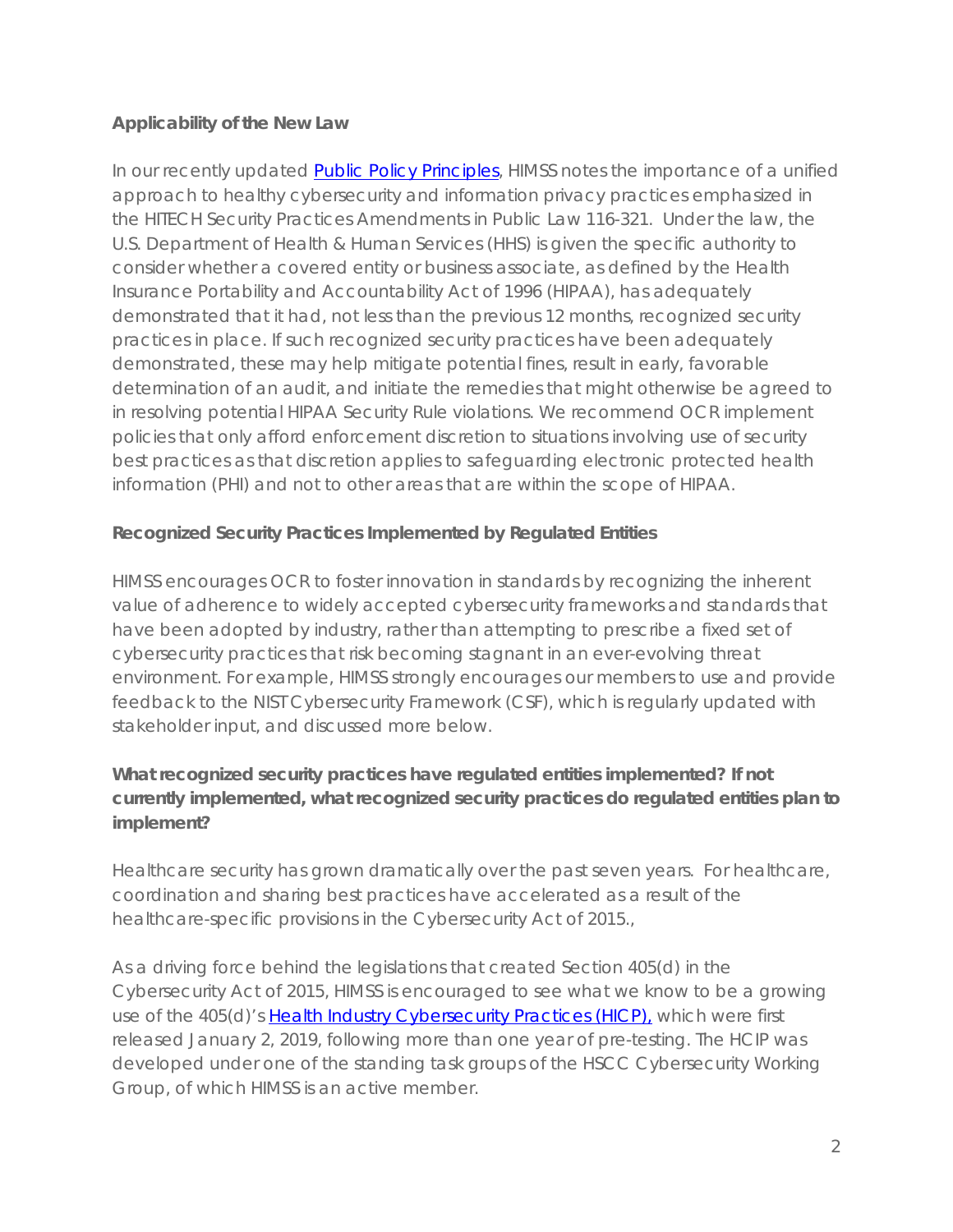As part of these efforts, HIMSS strongly supports using the NIST CSF. As we have seen over the past several years, stakeholders across several regulated industries, including critical infrastructure sectors such as healthcare, financial, energy, telecommunications, and information technology, have adopted the CSF. The CSF is highly useful to healthcare organizations of all types and sizes.

The CSF is widely used by many healthcare organizations to manage cybersecurity risk more effectively. The five functions of Identify, Detect, Protect, Respond, and Recover provide a practical outline for organizations to navigate data protection in cyberspace. The cycle of continuous improvement built into the CSF process increases the likelihood the resources are current and healthcare organizations have more secure practices in place.

Additionally, many healthcare organizations have adopted the sector specific HITRUST Common Security Framework, which has also been mapped to CSF. In terms of standards and best practices, the ISO/IEC 27000 series, and NIST Special Publication No. 800-53 Revision 5 are widely used by healthcare stakeholders.

Finally, HIMSS takes a lot of pride in the nearly 30-year commitment to educating the healthcare community on preparation and mitigation of privacy, security, and cybersecurity threats. Built on the foundation of our industry-leading security toolkit that was first established in the 1990s, the [HIMSS Cybersecurity Guide](https://www.himss.org/resources/cybersecurity-healthcare#Part1) provides a practical starting point on current threats, best practices, and other important preparedness topics. The Cybersecurity Guide is continually informed by our HIMSS Cybersecurity Report, an **annual survey** of industry leaders and frontline cybersecurity professionals.

# *What other programs and processes that address cybersecurity and that are developed, recognized, or promulgated through regulations under other statutory authorities do regulated entities rely on when establishing and implementing recognized security practices?*

HIMSS recommends OCR align its work with other federal agencies to improve best practices for healthcare. Among the many examples of regulatory and statutory requirements HIMSS members track, we find our members are subject to the security requirements for controlled substances from the Drug Enforcement Administration (DEA), cybersecurity programs/frameworks used in the financial services sector to process payments from patients, as well as the Health IT certification requirements from the Office of the National Coordinator for Health Information Technology (ONC) including criteria for security, audit logging, tamper-resistance, and similar functionality.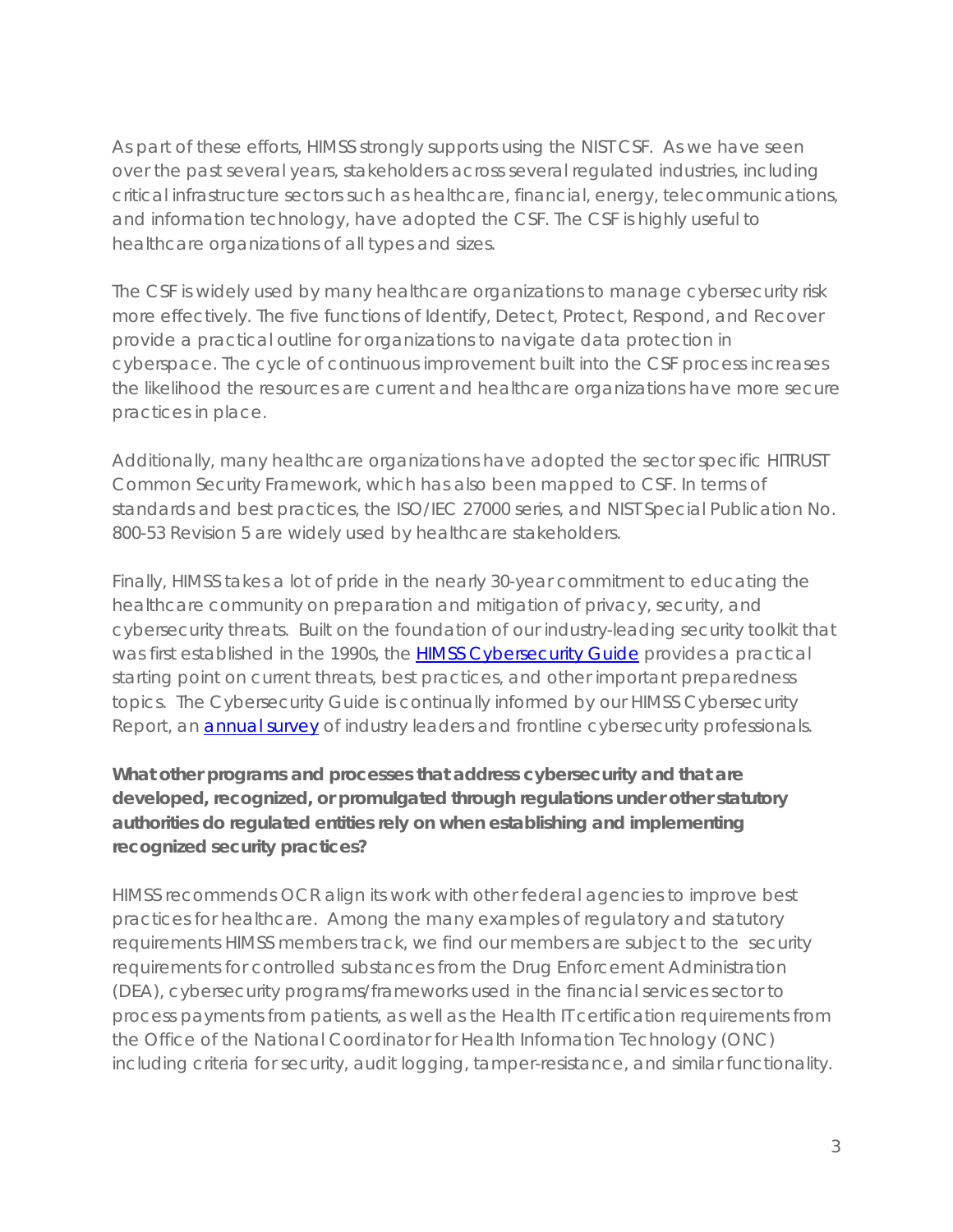#### *What steps do covered entities take to ensure that recognized security practices are "in place"?*

As referenced earlier in our letter, the HIMSS Cybersecurity Guide provides threats and response best practices for organizations and employees to incorporate into their daily security practices. By and large, covered entities and business associates regularly perform risk assessments and privacy impact assessments. Covered entities and business associates also utilize internal audits and third-party audits for compliance purposes. Policies and procedures are periodically developed, vetted, and revised in alignment with then current practices. Security awareness training, at minimum, includes training on phishing and compliance with HIPAA requirements.

Additionally, many stakeholders encourage employees, staff, and others to report suspected or known incidents as soon as possible to the appropriate point(s) of contact. Further, many stakeholders also have programs in place to help detect and mitigate insider threat from employees, contractors, and others with trusted access to systems and networks. Finally, yet importantly, supply chain considerations should also be considered, including selection, vetting, and management of third-party suppliers and vendors.

Nonetheless, cybersecurity is indeed a moving target. The most secure systems of today might not necessarily be secure tomorrow. The physical, technical, and administrative safeguards that are in place can have a wide variation—but one size does not fit all. Rather, it is the alignment of people, processes, and technology with administrative, physical, and technical safeguards that can help fortify any organization's cybersecurity program. But it should be emphasized, too, that compliance does not equal security. Additionally, the state of the art today will have limitations tomorrow, some of which we can foresee and others which we cannot, especially when considering the actions of sophisticated nation states or non-state actors. That is why industry best practices must remain fluid and cannot necessarily be prescribed by way of regulation (or statute). Considering this, healthcare stakeholders and others are engaged in appropriate information sharing regarding threats, actual incidents, and mitigations—within their own organizations, with other peers in industry, and yet others across other critical infrastructure sectors.

Many healthcare stakeholders, too, are aware of the global nature of healthcare cybersecurity—especially since these stakeholders often exchange electronic health information across national and regional borders and because the supply chain is, indeed, global. Some stakeholders have multiple sites around the world, many stakeholders rely on third party services for creating, receiving, transmitting, or maintaining electronic protected health information. Some of these third-party services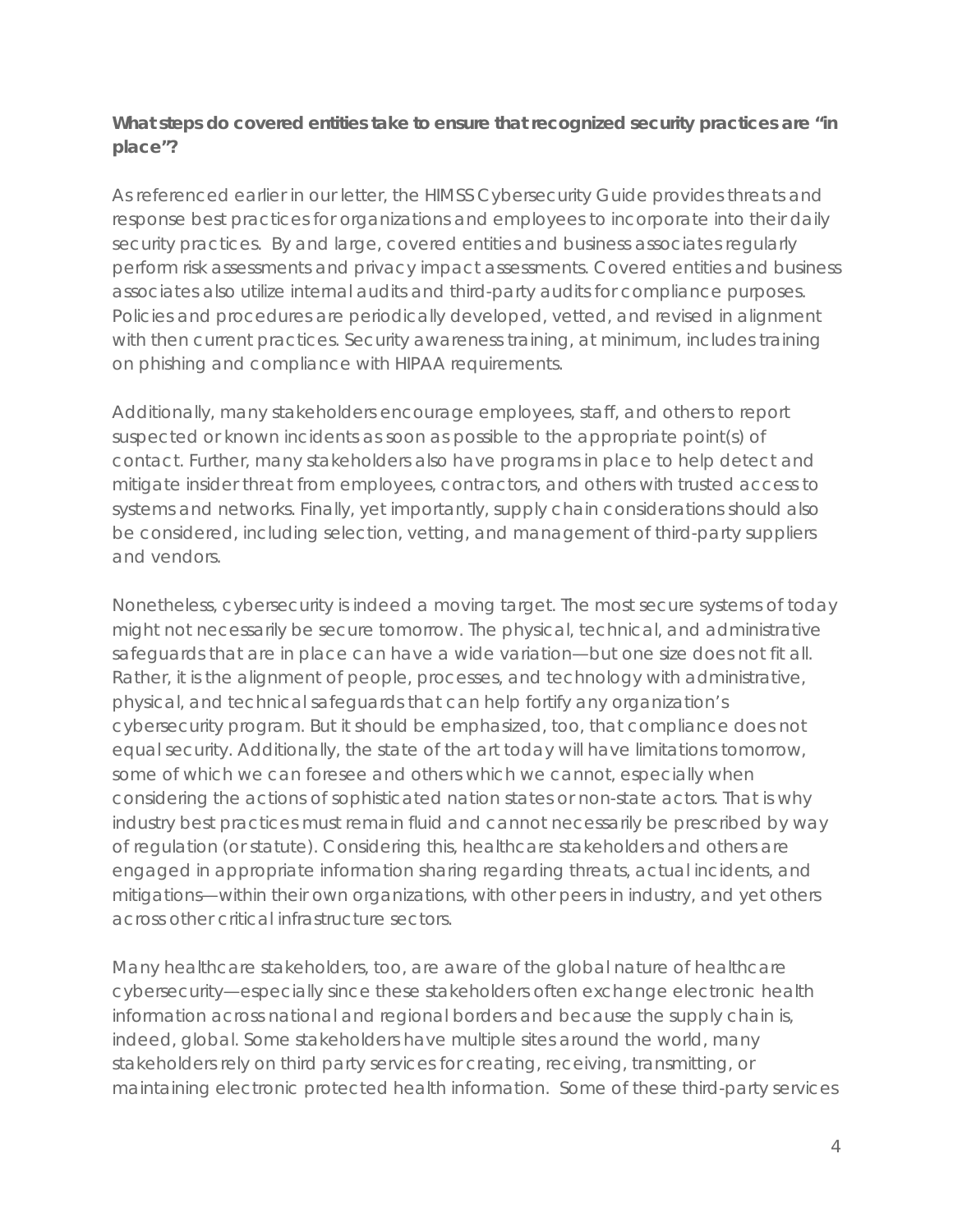are located outside of the United States, and virtually all stakeholders use devices and equipment that are sourced from or that otherwise have components from outside of the United States. This, too, is a concern, given the lack of explicit extraterritorial reach of HIPAA (unlike the EU GDPR, for instance).

## *What steps do covered entities take to ensure that recognized security practices are actively and consistently in use continuously over a 12-month period?*

It is important for organizations to be encouraged to update security practices regularly as new technologies or methodologies emerge. We are concerned that a strict interpretation of security practices in place continuously over a 12-month period could have the unintended consequence of discouraging the adoption of new methods during that time frame. Organizations should retain the flexibility to update processes throughout the year to meet ever-changing cybersecurity best practices without concern of running afoul of the requirement for consistent and continuous use. HIMSS recommends OCR distinguish between confirming that a control is in place and narrowly defining how the control is implemented.

# *Additional information to consider in developing guidance or a proposed regulation regarding the consideration of recognized security practices.*

While not every breach is the result of a HIPAA violation, patient safety is at risk whenever there is a compromise of protected health information. However, in the case of actual HIPAA violations, compensation to affected individuals may not necessarily make them whole, especially when the impact is non-pecuniary in nature (e.g., patient harm or medical identity theft and fraud concerns).

Cybersecurity is a success when organizations work together to spread the news on alerts, preparedness best practices, and mitigation strategies. HIMSS recommends OCR embrace the culture of learning to ensure all organizations have the knowledge and resources to prevent or mitigate attacks from bad actors. HIMSS suggests that a more impactful use of collected fines and OCR's resources would be in the creation and distribution of educational materials and additional resources for covered entities, business associates, and others (such as, but not limited to, organized health care arrangements, subcontractors, market suppliers, and others). Doing so is more likely to support improved compliance and continuous updating of best practices for maintaining cybersecurity programs.